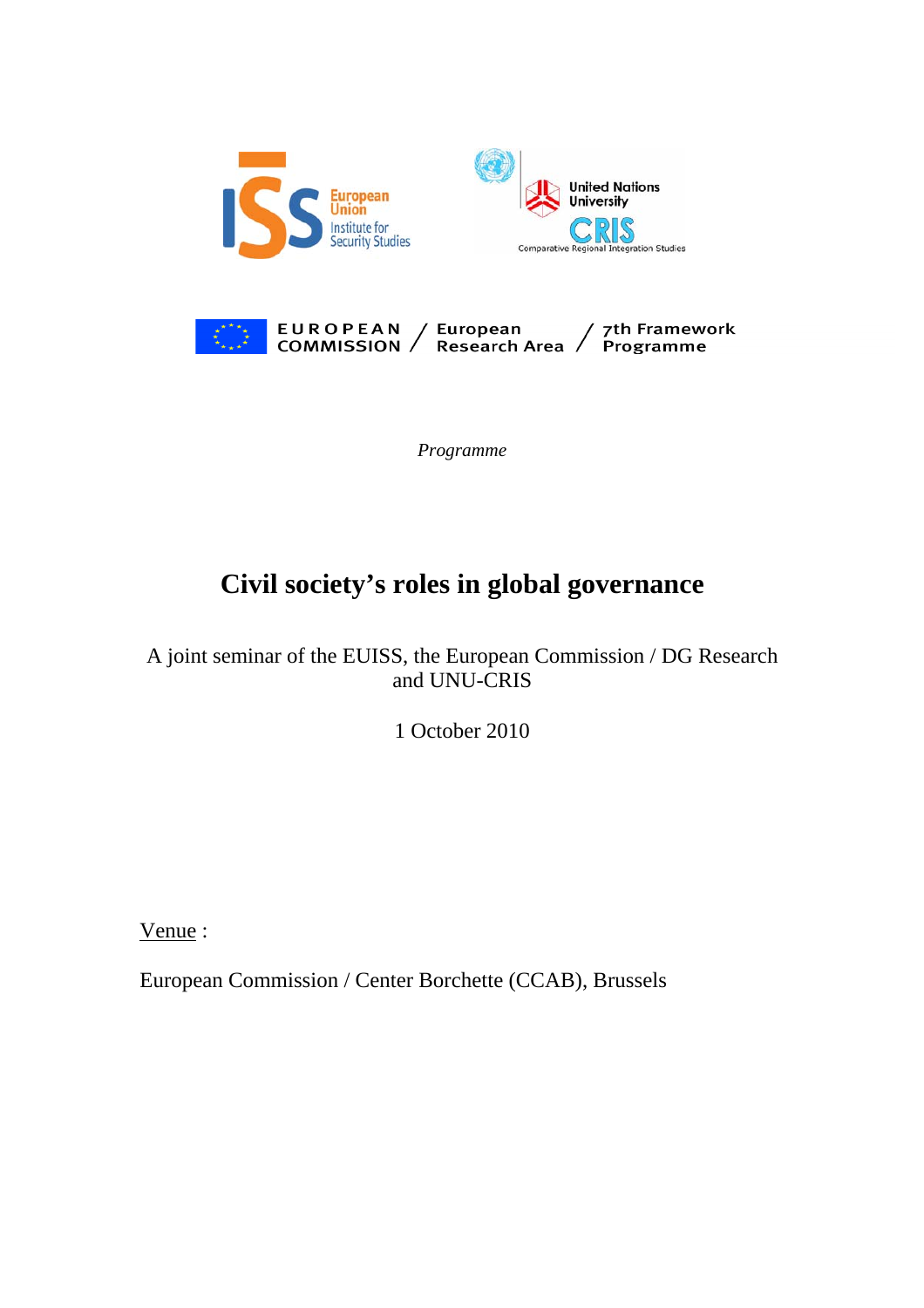The Conference intends to provide a forum for dialogue between researchers, civil society organisations and policymakers on the changing role of civil society and its mobilisation in relation to global governance issues and processes.

While mobilisations during events such as the Copenhagen Conference on climate change, G8 and G20 meetings, trade negotiations are quite visible, their causes and impacts are not yet well understood. In addition, the less visible but nevertheless important role of civil society organisations in the preparation and implementation of international agreements on areas ranging from human rights protection, to peace making, fair trade, environment and health protection should be further highlighted. Last but not least, the role of civil society organisations from both industrialised and emerging countries and powers is one of the salient aspects of the working of multilateral agreements in a 'multipolar' world.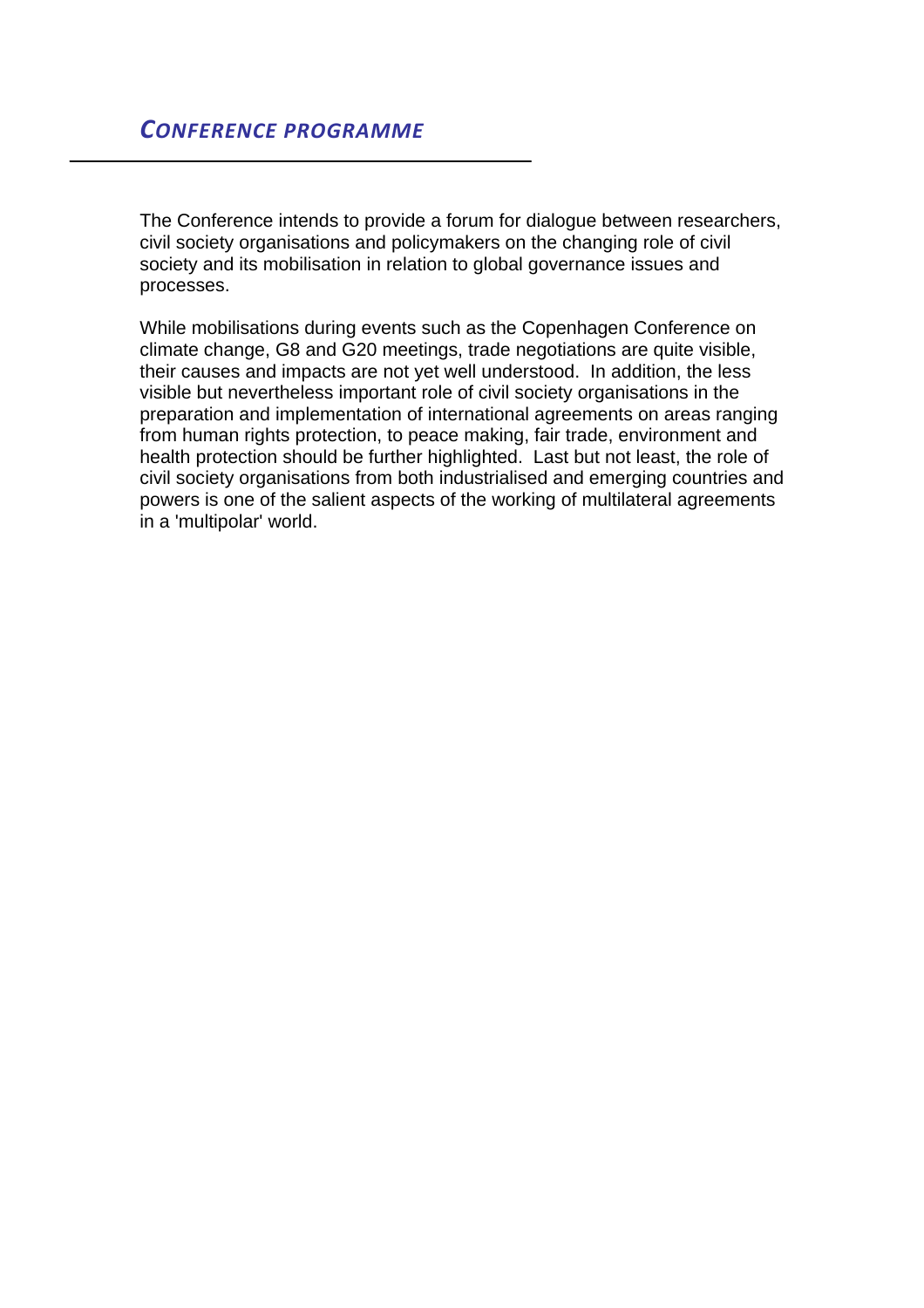#### **08:30-9:00** *Registration*

#### **09:00-09:15 Opening:**

**Jean-Michel Baer,** European Commission, Directorate General for Research, Director Science, Economy and Society

## **09:15-10:30 Session 1: Introductory session "Recent trends in global governance: the global impact of civil society, from local and national to transnational."**

Chair: **Luk Van Langenhove**, UNU-CRIS, Bruges

- **Jan A. Scholte,** Warwick University, Warwick

- **Martin Westlake**, Secretary General, European Economic and Social Committee, Brussels

- **Deng Zhenglai**, Fudan University, China

**10:30 -10:45** *Coffee*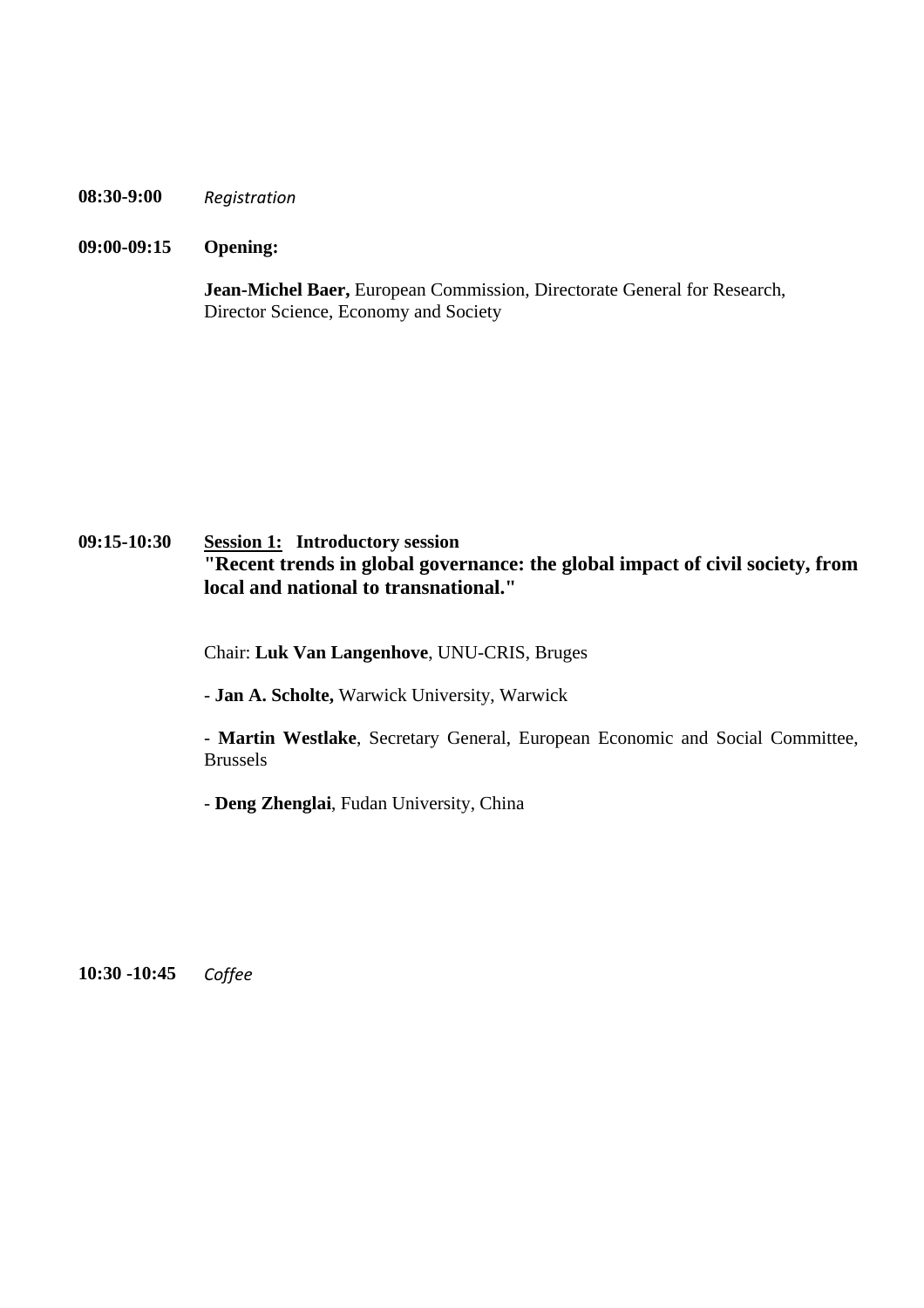#### **10:45-12:30 Session 2:**

**"Case Study: climate change negotiations after Copenhagen. States, civil society and multilateral institutions: the need for a new 'equation'?"** 

Chair: **Sebastian Oberthür**, Institute for European Studies, VUB, Brussels

- **Tom Burke**, Chief Executive, E3G (Third Generation Environmentalism), London
- **Matthias Duwe**, Director Climate Action Network, Brussels
- **Joan Martínez Alier**, Autonoma University of Barcelona

#### **12:30-14:00** *Lunch and luncheon speech:*

### **"Civil Society and Security Politics: From Landmines to Global Zero Campaigns"**

Speaker: **Keith Krause**, Director, Centre on Conflict, Development and Peace building, Graduate Institute of International and Development Studies, Geneva

Moderator: **Jean Pascal Zanders**, Senior Research Fellow, EUISS, Paris

## **14:00 -15:30 Session 3: "Case Study: civil society and human rights protection in relation to global issues"**

Chair: **Véronique Arnault**, European Commission, DG External Relations

- **Wolfgang Benedek**, University of Graz
- **Tapan Kumar Bose,** South Asia Forum for Human Rights, Kathmandu
- ‐ **Jutta Gützkow,** Council of Europe, Strasbourg